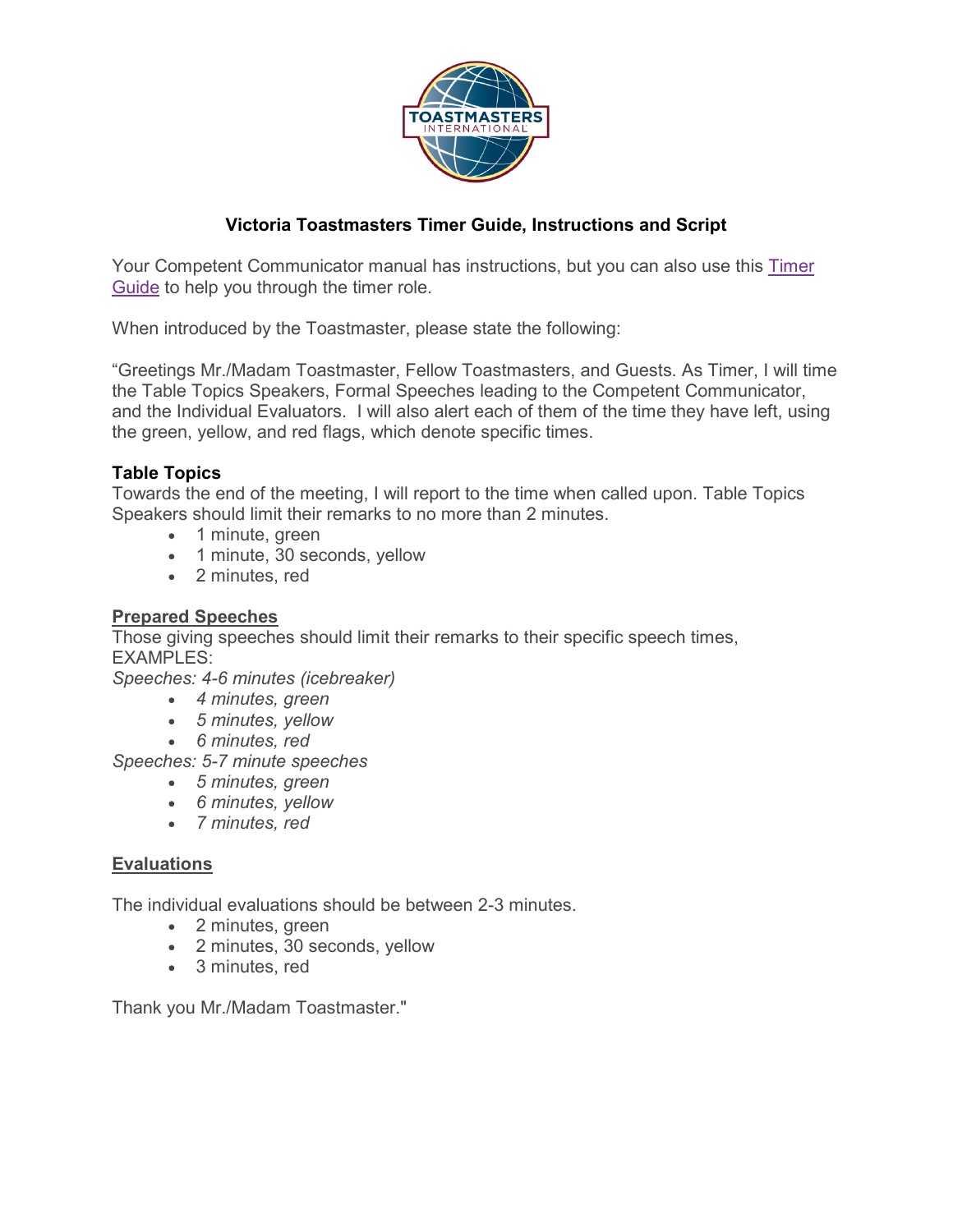# **Table Topics**

| <b>Name</b> | <b>Time</b> | Qualified<br>(Y/N) |
|-------------|-------------|--------------------|
|             |             |                    |
|             |             |                    |
|             |             |                    |
|             |             |                    |
|             |             |                    |
|             |             |                    |
|             |             |                    |
|             |             |                    |
|             |             |                    |
|             |             |                    |
|             |             |                    |
|             |             |                    |
|             |             |                    |
|             |             |                    |
|             |             |                    |
|             |             |                    |
|             |             |                    |
|             |             |                    |
|             |             |                    |